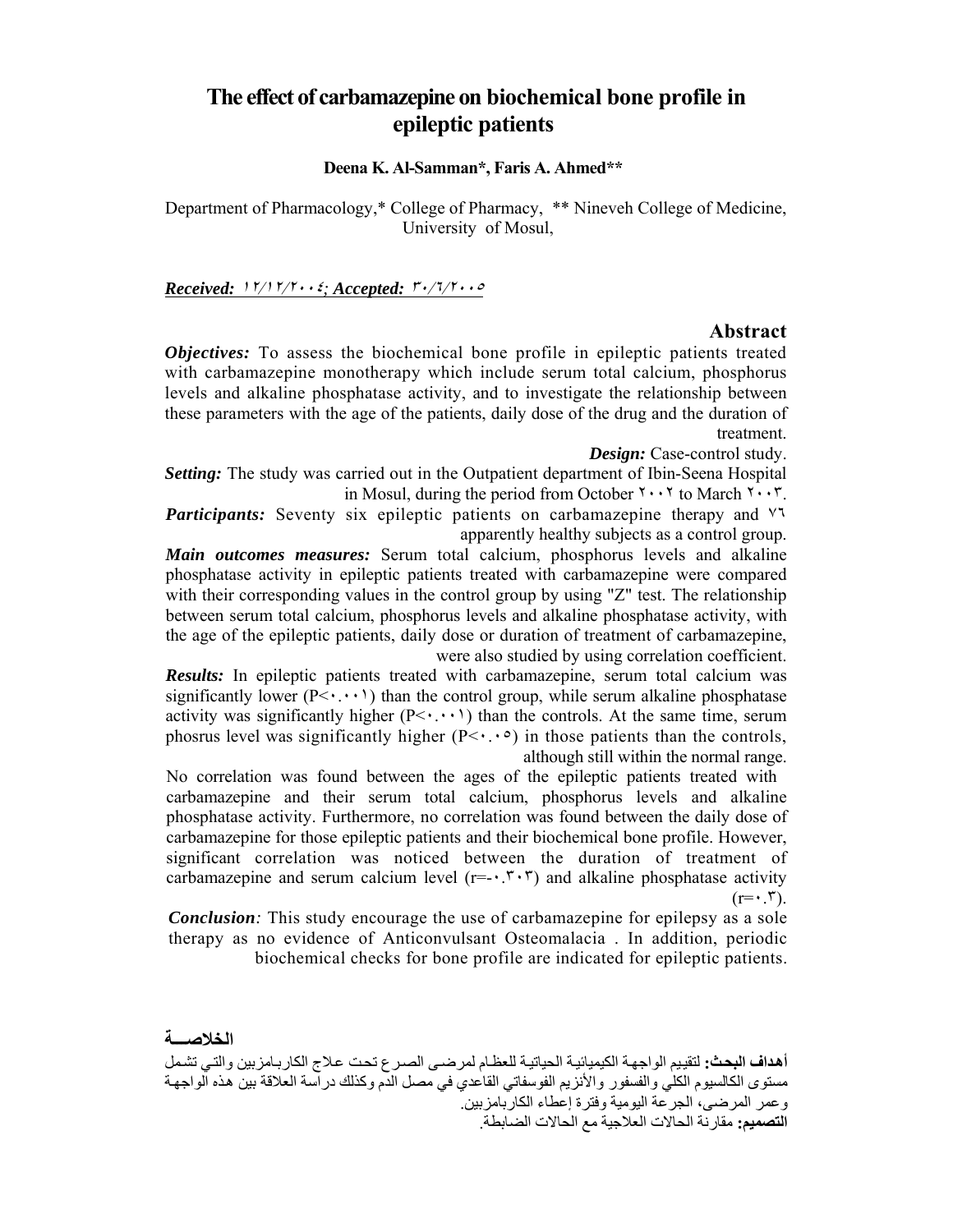ه**كان إجراء الدراسـة والإطـار ال<b>زمنـى ل**هـا: نفذت الدراسـة فـى مستشـفى ابـن سينا التعليمـي / العيـادة الخارجيـة فـي الموصل، في الفترة من تشرين الأول ٢٠٠٢ ولغاية آذار .٢٠٠٣

**المشـاركون ًفـي البحث:** سنة وسبعون مريضـاً مصـاباً بالصـر ع وتحت عـلاج الكاربـامزبين و ٧٦ مـن الأفـراد الأصحاء ظاهرياً كمجموعة سيطرة.

**القياسات المستخدمة:** تمت مقارنة مستوى الكالسيوم الكلي والفسفور والأنزيم الفوسفاتي القاعدي في مصل الدم فѧي المرضى المصابين بالصرع وتحت علاج الكابربامزبين مع القيم المناظرة لمجموعة السѧيطرة باسѧتعمال اختبѧار Z، أما العلاقة بين مستوى الكالسيوم الكلي والفسفور والأنزيم الفوسفاتي القاعدي في مصل الدم مـع عمـر هؤلاء المرضى، الجرعة العلاجية، أو الفترة الزمنية لاستعمال الكاربامزبين، فقد درست باستعمال معامل الارتباط.

ا**لنتائج:** كان مستوى الكالسيوم الكلي في مرضى الصرع تحت علاج الكاربامزبين اقل معنويـًا (ب<٠.٠١)، بينمـا كانت فعاليـة انـزيم الفوسفاتيز القاعدي أعلـي معنويـاً (ب<۰.۰۱) مقارنـة بمجموعـة الضبط فـي نفس الوقت كـان مستوى الفسفور في مصل الدم في أولئك المرضى أعلى معنويـاً (ب<٠.٠٥) مقارنـة بمجموعـة الضـبط بـالرغم من إن مستوى الفسفور كان في مدى الحد الطبيعي. ولم يكن هناك ارتباط بين عمر المرضى في هذه الدراسة ومستوى الكالسيوم الكلي والفسفور وفعالية انزيم الفوسفاتيز القاعدي في مصل الدم. كذلك لم يكن هناك ارتباط بين الجرعة الدوائية اليومية للكاربامزبين لهؤلاء المرضى وهذه القياسات. ومن ناحية أخرى كان هناك ارتباط معنوي بين فترة استعمال عقار الكاربـامزبين لهوْلاء المرضـى ومستوى الكالسبوم (ر=٠.٣٠٣) وفعاليـة أنـزيم الفوسفاتيز القاعدي (ر=٠.٣).

الاستنتاج: تشجع هذه الدراسة على استعمال الكاربامزبين كعلاج أحادي للصرع وذلك لعدم وجود دليل على ما يسمى مرض لين العظام لمضادات الصرع . كذلك توصي هذه الدراسة على إجراء الاختبار الدوري لواجهة العظام لمرضى الصرع تحت علاج الكاربامزبين.

### Introduction

arbamazepine is the drug of choice for partial seizures and generalized tonic-clonic seizures<sup>(1)</sup> and it is effective in the treatment of trigeminal  $neuralgia<sup>(1)</sup>$ .

Adverse effects occur in approximately one-third of the treated patients with carbamazepine and are more frequent in patients on polytherapy<sup>(٣)</sup>.

Bone disease has been associated with anticonvulsant drugs for more than ٣٠  $years<sup>(*i*)</sup>$ . Furthermore, early investigators were mainly concerned about the potential of these drugs, mostly, phenytoin, primidone and phenobarbitone to induce bone disease $^{(8)}$ . However, in recent years, the focus have shifted to the question of whether the other anticonvulsant drugs like carbamazepine and valproic acid would affect bone and mineral metabolism $(1)$ . As a result, the term "Anticonvulsant Osteomalacia" has been coined to characterize the constellation of anticonvulsant drug-induced mineral disorders<sup>(y)</sup>.

Previous studies showed that "Anticonvulsant Osteomalacia" was related to the dose and duration of therapy<sup> $(A)$ </sup>. Hahn et al.<sup> $(1)$ </sup> found that the larger daily doses of the received drug and the multiple

drug regimens, produced more reduction in serum total calcium level, ٢٥ hydroxy- cholecalciferol, elevated alkaline phosphatase activity as well as severe derangements in mineral metabolism. Furthermore, incidence of these abnormalities increased with the duration of therapy<sup> $(1)$ </sup>. In addition to that, various antiepileptic drugs differed in their ability to produce disorder in mineral metabolism<sup>('')</sup>. However, the effect of carbamazepine on the biochemical bone profile was contraversal<sup>(11)</sup>. Tjellesen et al.<sup>(11)</sup> found that monotherapy with carbamazepine had no side effects on bone metabolism and the reduction in serum total calcium level and the elevation in alkaline phosphatase activity were related to the hepatic enzyme induction by carbamazepine, but Hoikka et al. $^{(1)}$  found that epileptic outpatients received carbamazepine therapy had vitamin D deficiency and osteomalacia. This study was done to investigate the effect of long-term use of carbamazepine monotherapy in epileptic patients on serum calcium, phosphorus levels and alkaline phosphatase activity. Furthermore, the correlations of these

biochemical parameters with sex, age of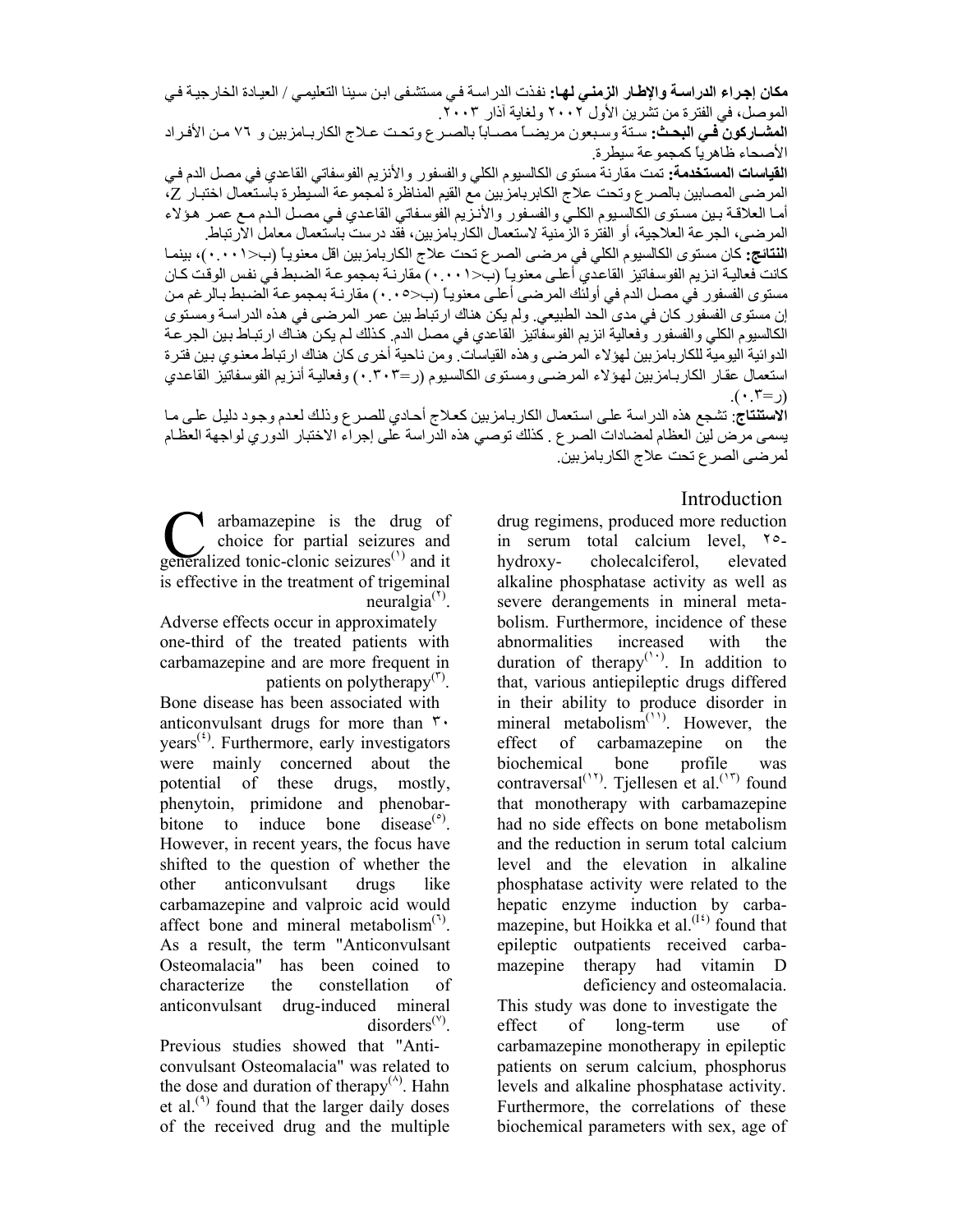the patients, dialy dose and the duration of therapy were-studied.

## **Patients And Methods**

The study was carried out in the Neurology Outpatient Department at Ibn-Seena Hospital in Mosul, from October ٢٠٠٢ to March ٢٠٠٣. This study included ٧٦ active ambulatory epileptic patients. They received carbamazepine monotherapy for at least <sup>1</sup> months. Patients taking any medication in addition to carbamazepine were excluded from this study. The selected patients comprised  $\circ \cdot$ males and ٢٦ females, their ages ranged between  $17-5$  years (mean  $\pm SD$ ,  $\mathbf{r} \cdot \mathbf{0} + \mathbf{1} \cdot \mathbf{2}$  years) and  $\mathbf{1} \cdot \mathbf{1} \cdot \mathbf{3}$  years (mean  $\pm SD$ ,  $\mu$ ,  $\pm 9$ .  $\mu$  years) respectively. The duration of treatment was between ٠.٥-٣٠ years (mean  $\pm SD$ ,  $\lambda$ ,  $9\pm\lambda$ , years) with daily dose range between ٢٠٠-١٢٠٠ mg/day (mean  $\pm SD$ ,  $\circ \tau \in \pm 19$  mg/day). Radiological examination for x-ray were taken for most of the patients of pelvis for any osteomalacic changes.

Control subjects were apparently healthy with any medication. This group comprised ٧٦ subjects, divided into ٤١ males and ٣٥ females. Their ages matched with the patient group and ranged between 11- $\circ$  years (mean  $\pm SD$ ,  $\uparrow$ 1.4 $\pm \circ$ , $\uparrow$ ) for male and the ages ranged for females between  $\forall x \in \mathcal{O}$  years (mean  $\pm SD$ , ٢٩.٥±٩.٥).

Blood samples were taken from each subject and analysed for serum total calcium, inorganic phosphorus, alkaline phosphatase activity and albumin. Serum calcium was measured by methylthymol blue as indicator<sup>(10</sup>). Phosphorus was measured by using phosphomolybdate reaction<sup>(11)</sup>. Alkaline phosphatase activity was estimated according to the method of kind and  $king^{(1)}$ , while albumin was determined by bromocresol green<sup>(14)</sup>. The kits for determination of calcium, phosphorus and alkaline phosphatase were obtained from bio Merieux (France), while albumin kit was obtained from Randox (UK).

Corrected calcium was used in this study, since any change in serum albumin would affect the measurement of calcium.

The corrected calcium was calculated by using the following equation<sup> $(14)$ </sup>. Corrected calcium (mmol/l)=measured calcium +  $\cdot \cdot \cdot$  (*i*  $\cdot$  - albumin in g/l)

Z-test was used to compare the difference between the treated patients with carbamazepine and the control group for serum total calcium, phosphorus and alkaline phosphatase activity<sup>(Ti)</sup>. Correlation coefficient was used to determine the relationship between these parameters and age, daily dose and duration of therapy<sup> $(1)$ </sup>.

## **Results**

In the epileptic patients treated with carbamazepine, mean serum total calcium was significantly decreased  $(P \leq \cdot \cdot \cdot)$ though did not reach hypocalcaemia, while serum alkaline phosphatase activity was significantly increased  $(P< \cdot, \cdot)$  in comparison with the controls, as shown in Table l. Furthermore, values of measured calcium were not significantly different from corrected calcium values in both the control group and carbamazepine treated patients.

Firgure 1. showed a significant negative correlation between the duration of taking carbamazepine in epileptic patients and the reduction in serum total calcium level  $(P<\cdot,\cdot)$ . At the same time, no correlation was found between the duration of treatment and serum phosphorus level. However, a significant correlation between the duration of carbamazepine treatment and the activity of serum alkaline phosphatase  $(P \leq \cdot \cdot \cdot)$ .

No significant correlation was found between the ages of carbamazepinetreated patients and serum total calcium, phosphorus levels and alkaline phosphatase activity. Furthermore, nonsignificant correlation was found between the daily dose of carbamazepine and serum total calcium, phosphorus levels and alkaline phosphatase activity. None of the epileptic patients treated with carbamazepine had fracture. In addition,

the radiological examinations were normal.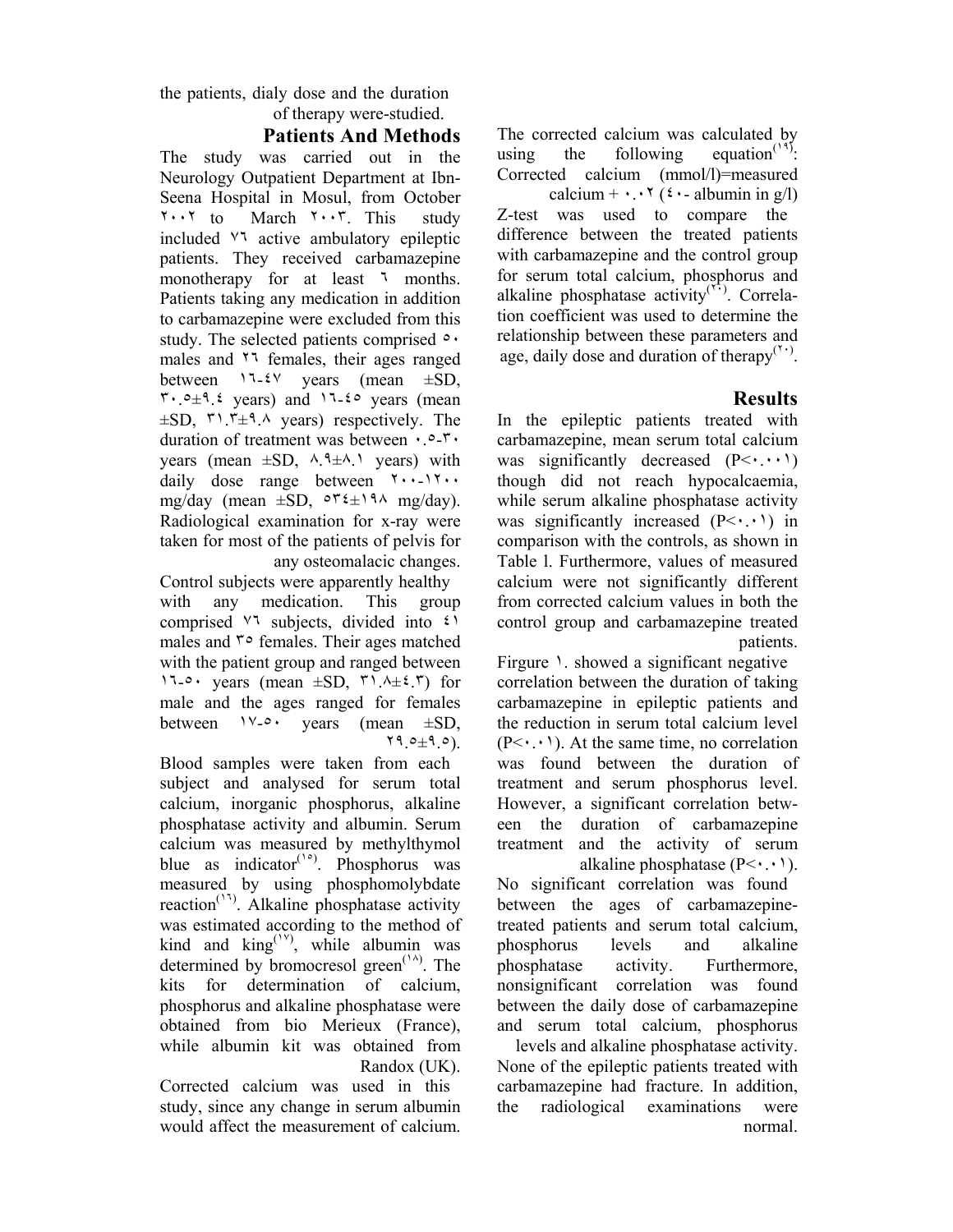| <i>treated epitepiic patients represented by mean</i> $\pm$ SD. |                    |                                                                                                           |                       |
|-----------------------------------------------------------------|--------------------|-----------------------------------------------------------------------------------------------------------|-----------------------|
| <b>Parameters</b>                                               | Controls $(n=4)$   | Patients ( $n = \sqrt{7}$ )                                                                               | P value               |
| Calcium ( $mmol/L$ )                                            | $Y_1Y_2 + 190$     | $Y_1 Y^+ + Y_2 Y_3$                                                                                       | $P<\cdot\cdot\cdot$   |
| Phosphorus ( $mmol/L$ )                                         | $117\pm 12$        | $ Y $ + $ Y $                                                                                             | $P<\cdot \cdot \circ$ |
| Alkaline phosphatase $(u/L)$                                    | $727 + 177$        | $917. + 179.7.$                                                                                           |                       |
| Albumin $(g/L)$                                                 | $21$ $10 + 7$ $11$ | $\mathcal{E} \setminus \mathcal{E} \setminus \pm \mathcal{E} \setminus \mathcal{E} \setminus \mathcal{E}$ | <b>NS</b>             |

**Table (١):** *Biochemical bone profile in both the control group and carbamazepine treated epileptic patients represented by mean±SD.*



**Figure (١):** *The relationship between the duration of treatment of the carbamazepine in epileptic patients and the measurements of serum total calcium, phosphorus levels and alkaline phosphatase activity, \*P<*<sup>٠</sup>.<sup>٠١</sup>.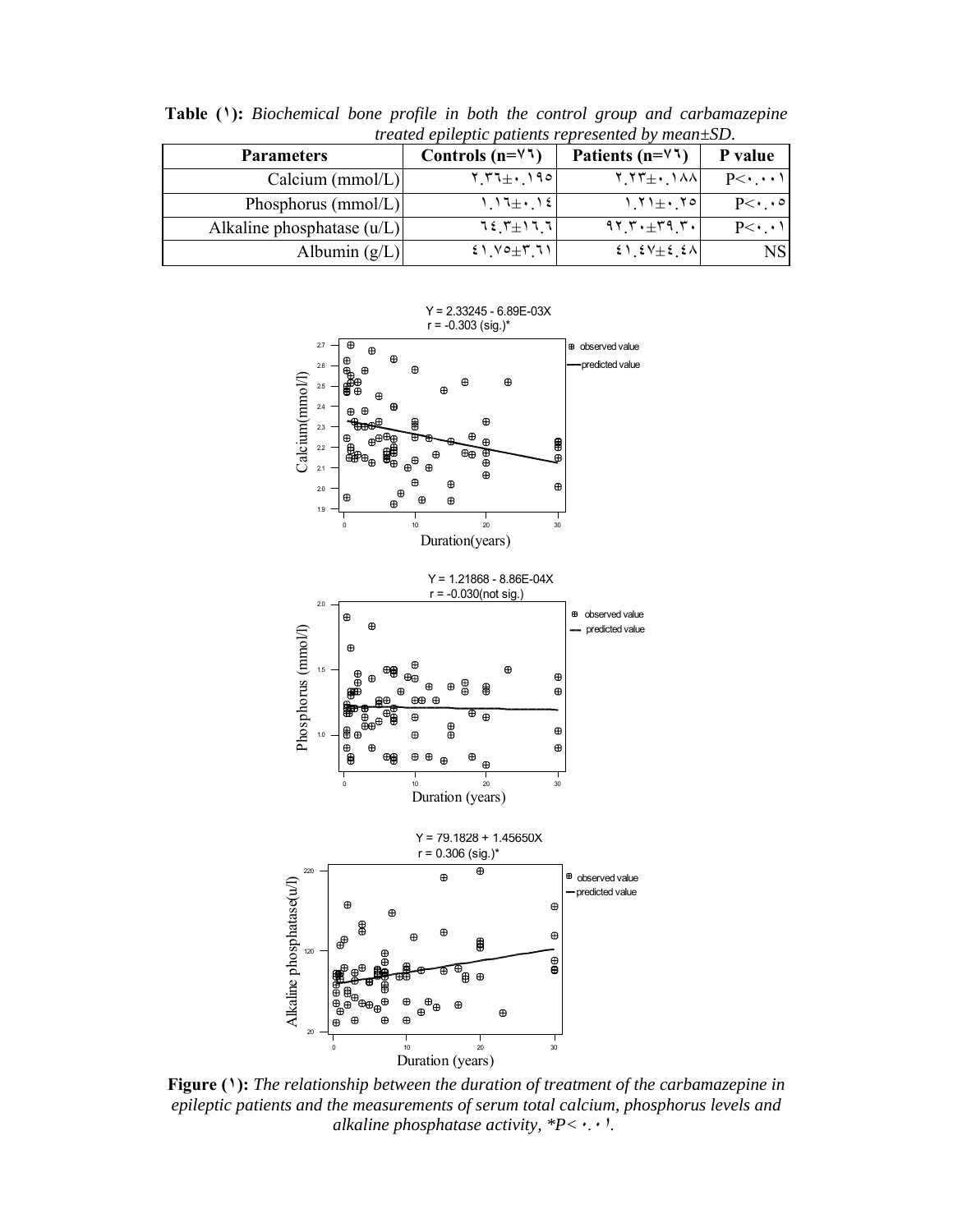## **Discussion**

In the present study, serum total calcium level was lower significantly, while serum alkaline phosphatase activity was higher significantly in the carbamazepine treated patients as compared with the control group. These results were in agreement with other studies<sup>(Y),YY</sup>). Furthermore, hypocalcaemia and elevated alkaline phosphatase activity were reported in epileptic patients treated with phenytoin, phenolbarbital and primidone $^{(II,\tilde{Y}^{\tau})}$ . However, Golden et al.<sup> $(1)$ </sup> and Shah et al<sup> $(1)$ </sup> found that no significance in serum total calcium level was noticed in carbamazepine-treated patients as compared with the control group.

The exact cause of the reduction in serum total calcium level is still unclear. Pack<sup> $(1^{\circ})$ </sup> found that chronic therapy with phenytoin and / or phenobarbital resulted in a significant reduction in serum level of ٢٥ - hydroxycholecalciferol. Therefore, reduced availability of ٢٥ hydroxycholecalciferol would cause a deficiency of the active metabolites ١,٢٥-dihydroxycholecalciferol and ٢٤, ٢٥- dihydroxycholecalciferol, which play an important role in the bone formation and in the maintenance of normal calcium homeostasis, leading to

hypocalcaemia and osteomalacia<sup>( $Y$ )</sup>. In the present study, the alkaline phosphatase activity was significantly higher in the carbamazepine-treated patients than the control. Richens and Rowe<sup>(II)</sup> found that an increase of both liver and bone isoenzymes accounted for the higher total serum activity; however, the hepatic fraction was predominant. These observations were confirmed by Gough et  $al.^{(7)}$  who found that serum alkaline phosphatase activity rose in phenytoin, phenobarbital and carbamazepine but not in case of sodium valproate therapy. On the other hand, Okesina et al.<sup> $(IV)$ </sup> noticed that the elevated alkaline phosphatase activity in patients receiving carbamazepine

monotherapy was mainly from bone rather than from liver origin.

In this study, serum phosphorus level was significantly higher in the carbamazepine-treated patients as compared with the control group, but still within the normal reference range. Taghi et al.<sup> $(7^{\lambda}$ </sup> reported that phosphorus level was unaffected by treatment with phenytoin, phenobarbital and carbamazepine whether mono or combined therapy. However, Shriraam et al.<sup> $(1, 1)$ </sup> found that phosphorus level was reduced during treatment with phenytoin, phenobarbital and carbamazepine together as combined therapy.

These results showed a significant correlation between the duration of treatment with carbamazepine and serum total calcium level and alkaline phsophatase activity. Tolman et al.<sup> $(5)$ </sup> found that a significant correlation between those parameters and long term therapy with phenytoin and / or phenobarbital. However, Mosekilde and  $Melsen<sup>(T1)</sup>$  demonstrated that no significant correlation between the duration of treatment with phenytoin, phenobarbital, primidone and carbamazepine as monotherapy or as polytherapy in various combination, and the changes in those biochemical bone profile.

This study showed that no correlatin was found between the ages of both the control group and carbamazepinetreated patients and serum total calcium, phosphorus levels and alkaline phosphatase activity. These results might be related to the middle age of these groups (mean  $\pm$  SD,  $\mu$ ,  $\circ$   $\pm$  9.  $\circ$  years), since age plays an important role in serum level of vitamin  $D^{(\tau\tau)}$ .

No significant correlatin was found, in this study, between the total daily dose of carbamazepine and the biochemical bone profile. These results were probably due to the moderate doses of carbamazepine. Other cause might be related to the use of carbamazepine as a sole antiepileptic drug. Christiansen et al.(٣٣) did not find a significant corr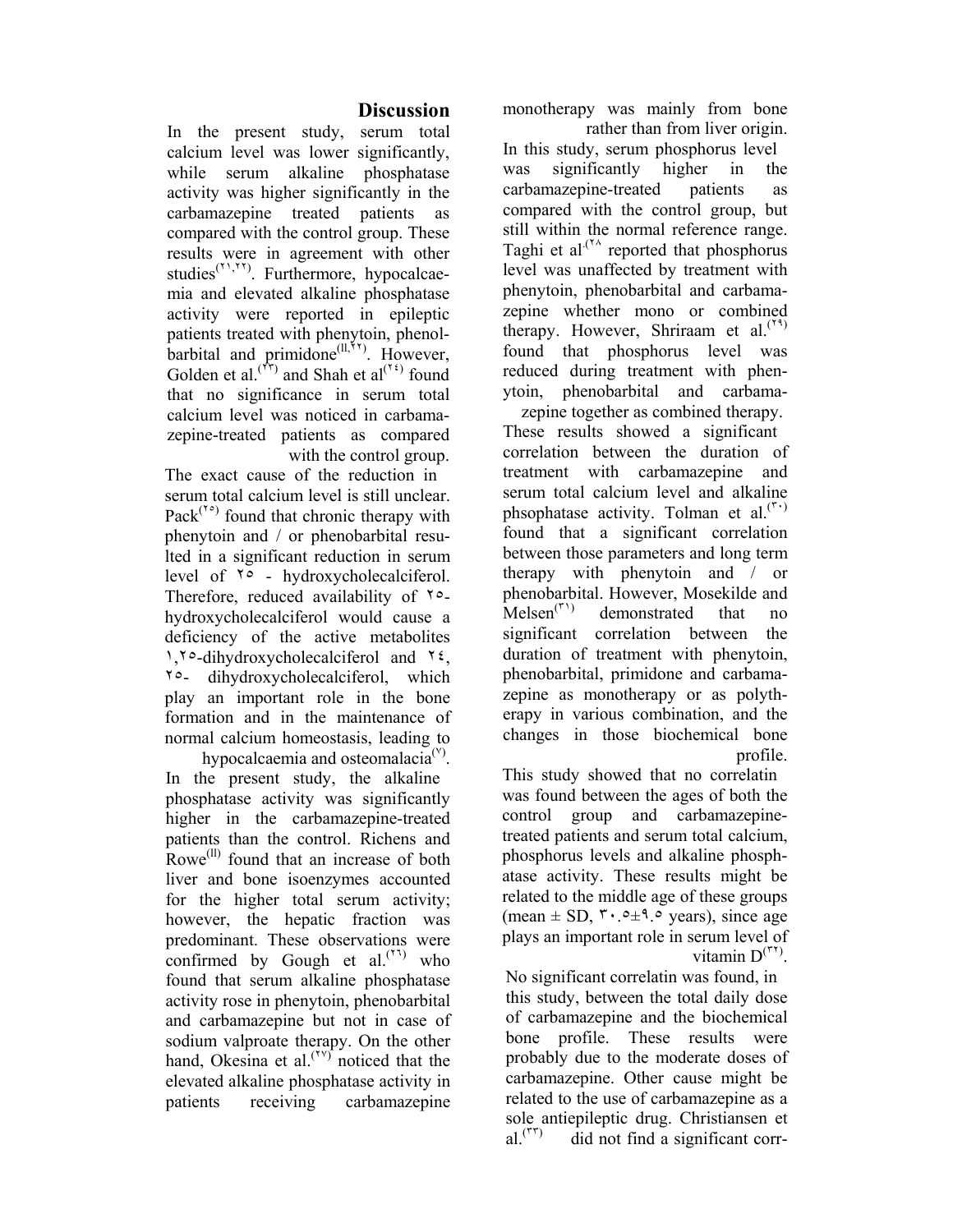elation between the dose of phenytoin monotherapy and serum total calcium, phosphorus levels and alkaline phsophatase activity. On the other hand, "Anticonvulsant Osteomalacia" was related to the dose of phenytoin, phenobarbital, primidone and carbamazepine as polytherapy in various combinations<sup>('',r'</sup>'). Several studies showed a radiological evidence of osteomalacia in epileptic patients being treated with phenytoin, phenobarbital and carbamazepine in various combinations<sup> $(\tau, \tau)$ </sup>. However, in the present study, none of these patients had fracture and the radiological examination were normal in addition the biochemical findings were not compatible with the biochemical changes of "Anticonvulsant Osteomalacia" .

In conclusion, this study encourage the use of carbamazepine as a sole antiepileptic drug as no evidence of osteomalacia was reported. In addition, periodic biochemical checks for osteomalacia and radiograph for the bone are indicated. Moreover, advising the patients for the importance of dairy in take, physical activity as well as sunlight exposure is necessary to prevent "Anticonvulsant Osteomalacia".

#### **References**

- ١. Feely M. Drug treatment in epilepsy. BMJ ١٩٩٩; ٣١٨: ١٠٦-١٠٩.
- ٢. Tomson U, Tybring G, Bertilsson L, Ekhom K and Rane A. Carbamazepine therapy in trigeminal neuralgia. Arch Neurol ١٩٨٠;٣٧:٦٩٩-٧٠٣.
- ٣. Rimmer EM and Richens A. Clinical pharmacology and medical treatment. In: A Textbook of Epilepsy. Laidlaw J, Richens A and Oxely J (Eds). Churchill living stone, London ١٩٨٨: ٤٢١-٤٨٣.
- ٤. Kruse R. Osteopathien bei antiepileptischer Langzeitherapic. Mschr Kinderhilk ١٩٦٨; ١١٦: ٣٧٨-٣٨٠.
- ٥. Dent CE, Richens A, Rowe DJF and Stamp TCB. Osteomalacia with longterm anticonvulsant therapy in

epilepsy. BMJ ١٩٧٠; ٤: ٦٩-٧٢.

- ٦. Wettengl GR. Tutlewski B, Stabrey A, Rauch F, Herkenrath P and Schoenau E. Analysis of the musculoskeletal system in children and adolescents receiving anticonvulsant monotherapy with valproic acid or carbamazepine. Pediatr  $\mathbf{Y} \cdot \mathbf{Y}$ ;  $1.4(1)$ :  $1.0$ .
- ٧. Hahn TJ. Drug-induced disorders of vitamin D and mineral metabolism. Clin Endocrinol Metabol ١٩٨٠; ٩(١): ١٠٧-١٠٥.
- ٨. Kruse K. pathogenesis of anticonvulsant drug-induced alterations of calcium metabolism. Eur J Pediatr ١٩٨٢; ١٣٨: ٢٠٢-٢٠٥.
- ٩. Hahn TJ, Hendin BA, Scharp CR and Haddad JG. Effect of chronic anticonvulsant therapy on serum ٢٥ (OH)D levels in adults. N Engl J Med ١٩٧٢; ٢٨٧: ٩٠٠-٩٠٣.
- ١٠. Lifshitz F and Maclaren NK. Vitamin D dependent rickets in institutionalized, mentally retarded children ceceiving long-term anticonvulsant therapy. Pediatr  $19Y^2$ ;  $\Delta \mathcal{F}(2)$ :  $11Y$ . ٦٢٠.
- ١١.Richens A and Rowe DJF. Disturbance of calcium metabolism by anticonvulsant drugs. BMJ  $19\%$ ;  $\epsilon$ : ٧٣-٧٦.
- ١٢.Hoikka V, Savolainen K, Alhava EM, Sivenius J, Karjalainen P and Repo A. Osteomalacia in institutionalized epileptic patients on longterm anticonvulsant therapy. Acta Neurol Scand ١٩٨١; ٦٤: ١٢٢-١٣١.
- ١٣.Tjellesen L, Nilas L and Christiansen C. Does carbamazepine cause disturbance in calcium metabolism in epileptic patients Acta Neurol Scand ١٩٨٣; ٦٨: ١٣-١٩.
- ١٤. Hoikk V, Alhava EM, Karjalainen P, Keranen T, Savolainen K and Korhonen R. Carbamazepine and bone mineral metabolism. Acta Neurol Scand ١٩٨٤; ٦٩: ٧٧-٨٠.

١٥. Robertson G and Peacock M. New techniques for separation and measurement of calcium fractions of